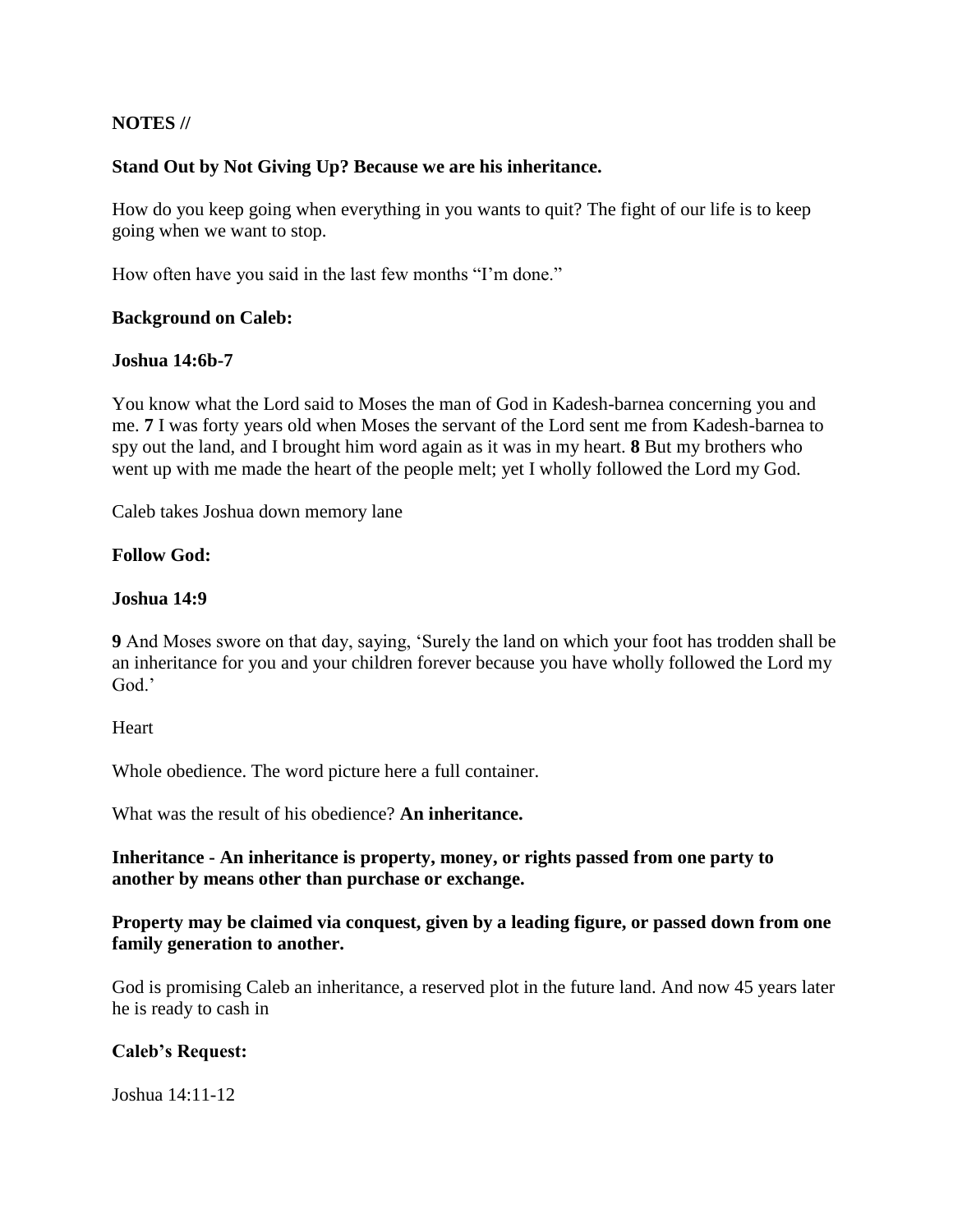**10** And now, behold, the Lord has kept me alive, just as he said, these forty-five years since the time that the Lord spoke this word to Moses, while Israel walked in the wilderness. And now, behold, I am this day eighty-five years old. **11** I am still as strong today as I was in the day that Moses sent me; my strength now is as my strength was then, for war and for going and coming. **12** So now give me this hill country of which the Lord spoke on that day, for you heard on that day how the Anakim were there, with great fortified cities. It may be that the Lord will be with me, and I shall drive them out just as the Lord said."

There are things that stand out and there are things that jump out.

Here is the other that jumps out:

### **Joshua 14:11**

**11** I am still as strong today as I was in the day that Moses sent me; my strength now is as my strength was then

Caleb's strength = The only possible explanation is God's sovereign provision.

### **Joshua 14:12**

**12** So now give me this hill country of which the Lord spoke on that day, for you heard on that day how the Anakim were there, with great fortified cities. It may be that the Lord will be with me, and I shall drive them out just as the Lord said."

#### **Caleb claims his mountain.**

Caleb wants Hebron,

to hike all 3,366 ft to the top.

Just because you are old doesn't mean you are dead. Look again at what Caleb said in verse 10

### **Joshua 14:10**

And now, behold, the Lord has kept me alive, just as he said

God has kept him alive, as promised.

#### **If you're not dead, then God's not done**. You have given up.

There are prayers that need to be prayed, there are gifts that need to be given, and there are souls that need to be saved. Don't give up, don't ever give up.

Caleb wants the mountain, here's the thing, the Anakin, the big scary giants, they are still living on the hill.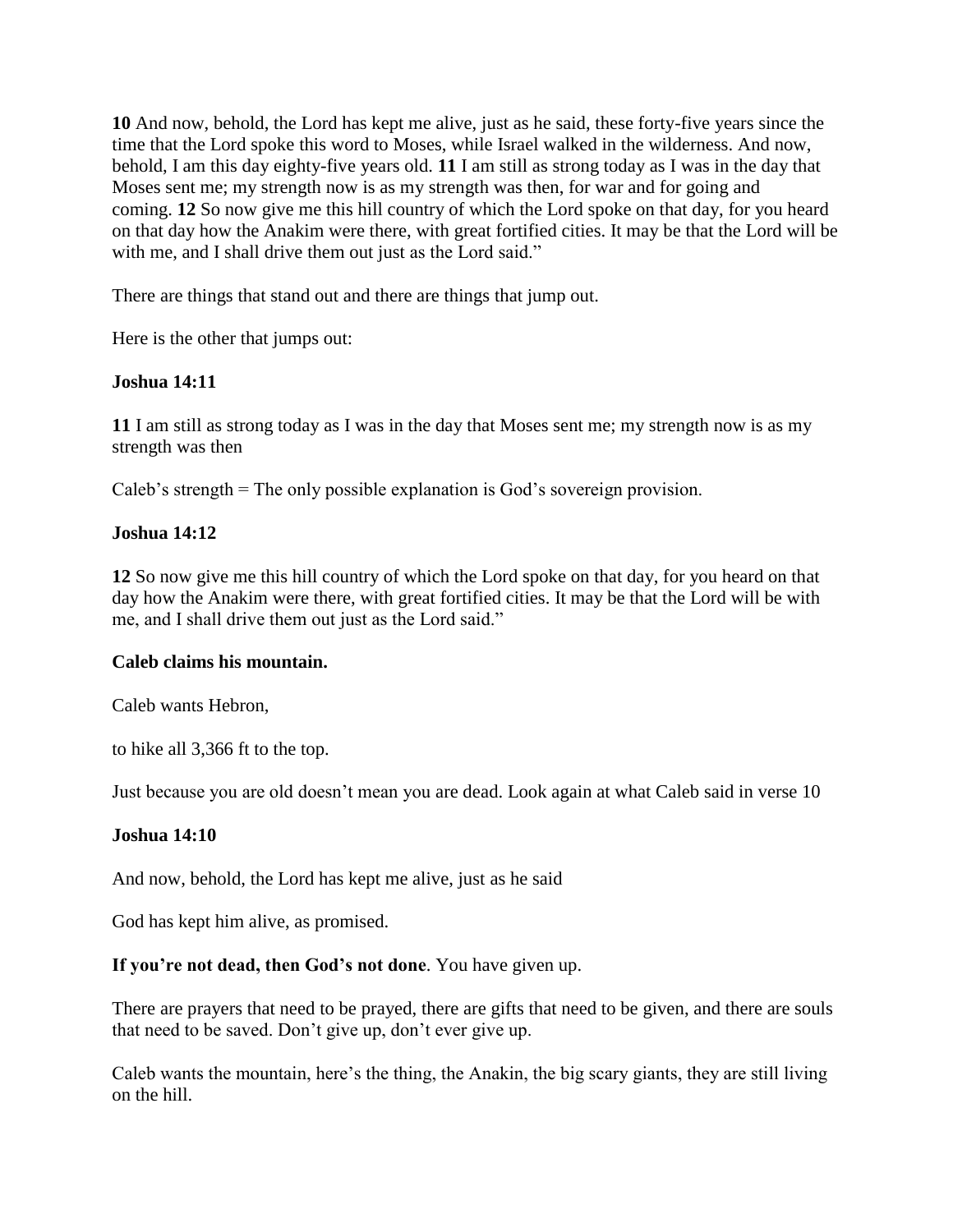## **Joshua 15:14**

**14** And Caleb drove out from there the three sons of Anak, Sheshai and Ahiman and Talmai, the descendants of Anak.

# **Joshua 14:14**

**14** Therefore Hebron became the inheritance of Caleb the son of Jephunneh the Kenizzite to this day, because he wholly followed the Lord, the God of Israel.

# **Don't Give Up:**

It doesn't matter the age, please don't give up.

Life is full of Disappointments . .

Please don't give up. God is not done.

## **Habakkuk 2:3**

For still the vision awaits its appointed time;

it hastens to the end—it will not lie.

If it seems slow, wait for it;

it will surely come; it will not delay

God's vision, his will, his promises, and his plans will be neither early or late, they will arrive precisely on time. So keep going and keep running.

## **We need each other:**

One of Morning Star's greatest strengths is that we are a multi generational church. Let's not waste this gift.

## **The Inheritance:**

We think of what we get.

Christ is the heir: himself as the Son is the true heir (Mt 21:38; Mk 12:7; Lk 20:14) He has inherited a name above every name (Phil 2:9; Heb 1:4) and has been appointed heir of all things (Heb 1:2; see Ps 2:7, 8; Mt 28:18). But by his grace all who become his through faith are counted joint heirs with him (Rom 8:17). Fabulous, but it gets even better.

## **Ephesians 1:13-14**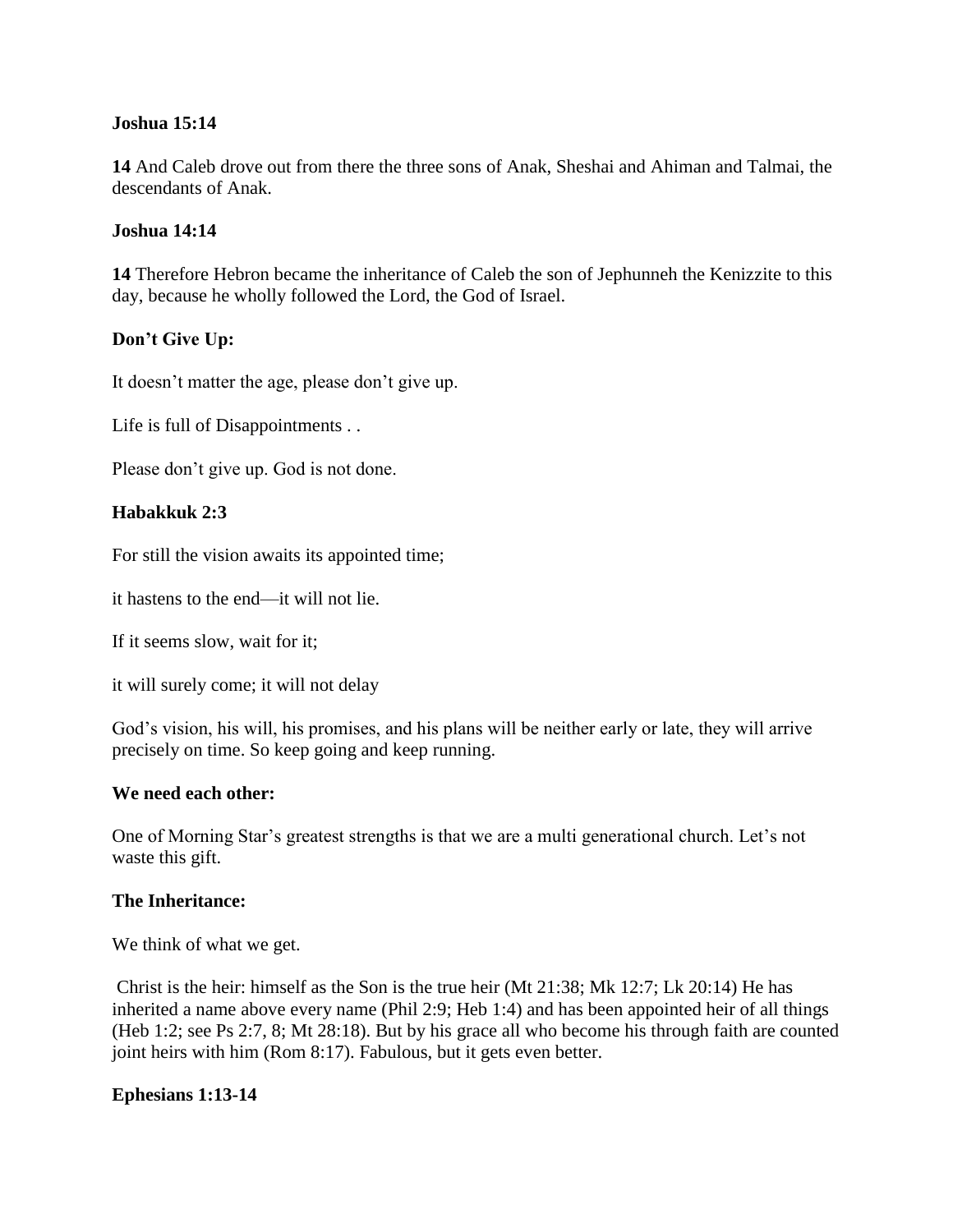**13** In him you also, when you heard the word of truth, the gospel of your salvation, and believed in him, were sealed with the promised Holy Spirit, **14** who is the guarantee of our inheritance until we acquire possession of it, to the praise of his glory.

In short, our inheritance is nothing less than full salvation (Heb1:14; 11:7), which God carefully guards for us in heaven (1 Pt 1:4). **It gets better though**.

# **Deut 32:8-9**

**8** When the Most High gave to the nations their inheritance,

when he divided mankind,

he fixed the borders of the peoples

according to the number of the sons of God.

But the Lord's portion is his people,

Jacob his allotted heritage.

# **Ephesians 1:17-18**

**17** that the God of our Lord Jesus Christ, the Father of glory, may give you the Spirit of wisdom and of revelation in the knowledge of him, **18** having the eyes of your hearts enlightened, that you may know what is the hope to which he has called you, what are the riches of **his glorious inheritance in the saints.**

This means that Caleb is a picture of Jesus, Caleb climbed Mt. Hebron to claim what belonged to him and some 1500 years later Jesus would also climb a mountain, Mt. calvary, to claim what was his.

This is why we don't give up, this is why we finish strong, this is why we keep obeying. We do these things not to gain an inheritance, but because we are the inheritance.

## **Don't give up.**

Don't give up on your walk with Jesus, your marriage, your call to ministry, your job, or your friends.

Don't give up on your kids, or co workers

Don't give up praying, reading your Bible, or serving the less fortunate.